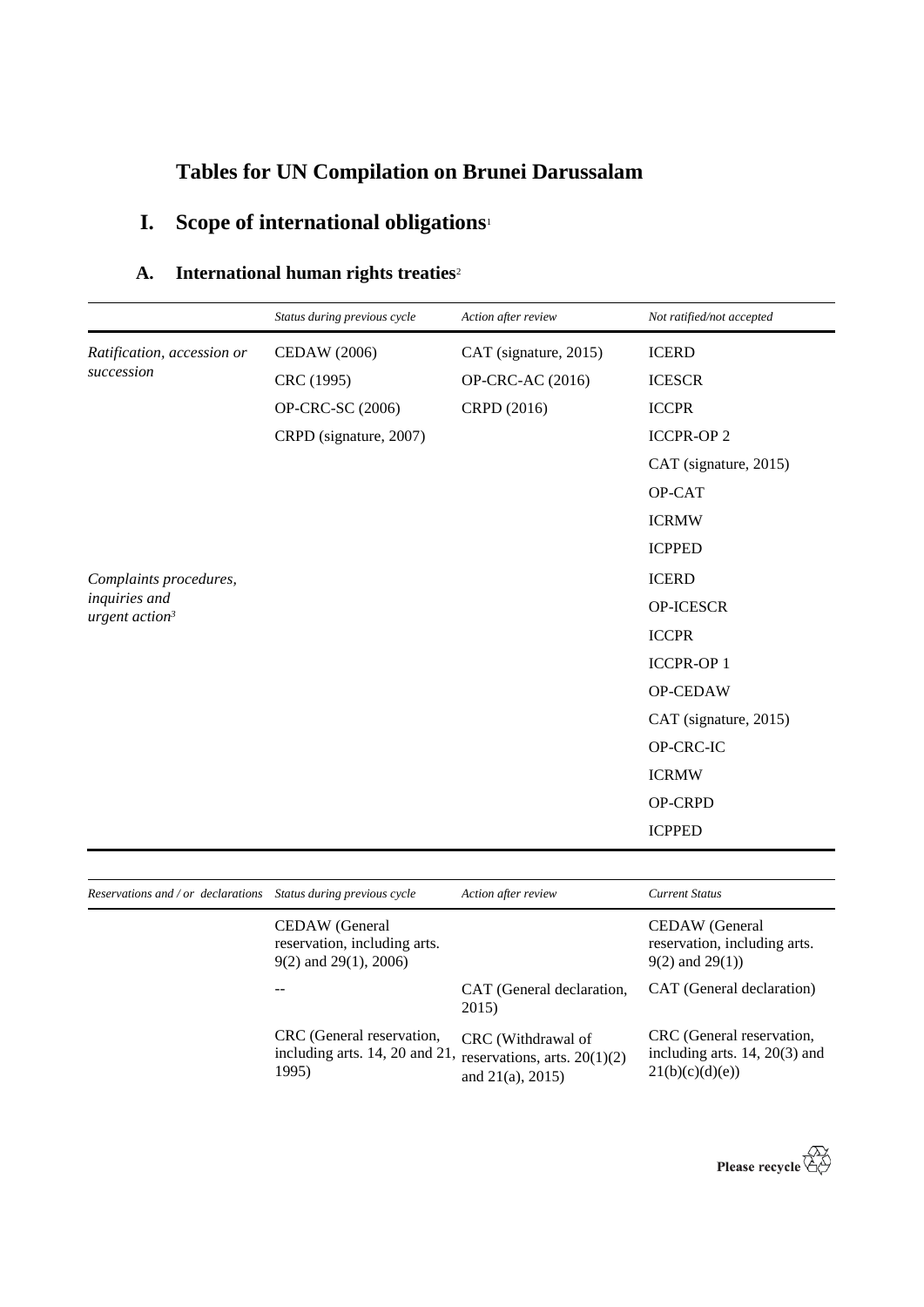| OP-CRC-AC (Declaration,<br>art. 3.2, minimum age of<br>recruitment at 18 years<br>2016) |       | OP-CRC-AC (Declaration,<br>art. 3.2, minimum age of<br>recruitment at 18 years) |
|-----------------------------------------------------------------------------------------|-------|---------------------------------------------------------------------------------|
|                                                                                         | 2016) | CRPD (General reservation, CRPD (General reservation)                           |

#### **B. Other main relevant international instruments**

|                                          | Status during previous cycle                                                              | Action after review | Not ratified                                                                                                                               |
|------------------------------------------|-------------------------------------------------------------------------------------------|---------------------|--------------------------------------------------------------------------------------------------------------------------------------------|
| Ratification, accession or<br>succession |                                                                                           |                     | Convention on the<br>Prevention and Punishment<br>of the Crime of Genocide<br><b>ILO</b> fundamental<br>Conventions except 138 and<br>1824 |
|                                          | Geneva Conventions of 12<br>August 1949 and Additional<br>Protocols I and II <sup>5</sup> |                     | <b>ILO Conventions Nos. 169</b><br>and 189 <sup>6</sup>                                                                                    |
|                                          |                                                                                           |                     | Additional Protocol III to<br>the 1949 Geneva<br>Conventions                                                                               |
|                                          |                                                                                           |                     | Rome Statute of the<br><b>International Criminal Court</b>                                                                                 |
|                                          |                                                                                           |                     | Conventions on refugees<br>and stateless persons <sup>7</sup>                                                                              |
|                                          |                                                                                           |                     | Palermo Protocol <sup>8</sup>                                                                                                              |
|                                          | <b>ILO</b> fundamental<br>Conventions Nos. 138 and<br>1829                                |                     |                                                                                                                                            |
|                                          | Convention against<br>Discrimination in Education                                         |                     |                                                                                                                                            |

## **II. Cooperation with human rights mechanisms and bodies**

### **A. Cooperation with treaty bodies**<sup>10</sup>

**Reporting status**

|             | Concluding observations Latest report submitted   | Latest concluding |                  |
|-------------|---------------------------------------------------|-------------------|------------------|
| Treaty body | included in previous review since previous review | observations      | Reporting status |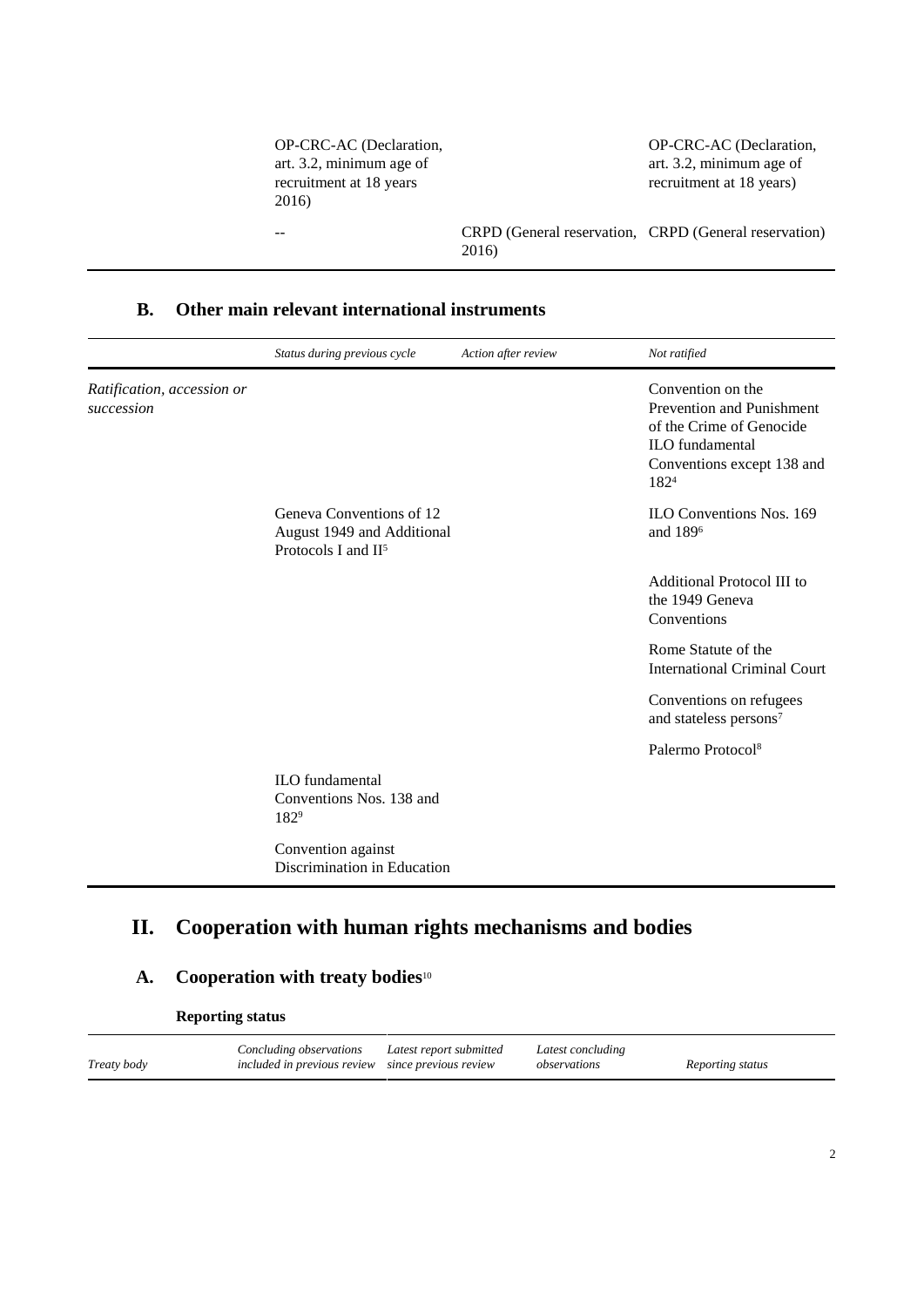| <b>CEDAW</b> |    | 2013 | October 2014 | Third report overdue<br>since $2018$ .                                                                                                    |
|--------------|----|------|--------------|-------------------------------------------------------------------------------------------------------------------------------------------|
| <b>CRC</b>   |    | 2013 | January 2016 | Fourth to sixth reports<br>due in 2021. Initial<br>reports to OP-CRC-SC<br>and OP-CRC-AC<br>overdue since 2008 and<br>2018, respectively. |
| <b>CRPD</b>  | -- |      |              | Initial report overdue<br>since 2018.                                                                                                     |

#### **Responses to specific follow-up requests from concluding observations**

| Treaty body  | Due in | Subject matter                                                                                                                                                                         | Submitted |
|--------------|--------|----------------------------------------------------------------------------------------------------------------------------------------------------------------------------------------|-----------|
| <b>CEDAW</b> | 2016   | Withdrawal of reservations; $201712$ Further information<br>review the new Sharia Penal requested. <sup>13</sup><br>Code Order 2013; and<br>reform the Islamic Family<br>Law Act. $11$ |           |

#### **B. Cooperation with special procedures**<sup>14</sup>

|                                                         | Status during previous cycle                                                                                   | Current status |
|---------------------------------------------------------|----------------------------------------------------------------------------------------------------------------|----------------|
| Standing invitations                                    | N <sub>0</sub>                                                                                                 | N <sub>0</sub> |
| Visits undertaken                                       |                                                                                                                | --             |
| Visits agreed to in principle                           |                                                                                                                |                |
| Visits requested                                        |                                                                                                                | Torture        |
| Responses to letters of<br>allegation and urgent appeal | During the period under review 5<br>communications were sent. The<br>Government replied to 2<br>communications |                |

#### **C. Status of national human rights institutions**<sup>15</sup>

| National human rights institution | Status during previous cycle | Status during present cycle <sup>16</sup> |
|-----------------------------------|------------------------------|-------------------------------------------|
|                                   | NA                           | <b>NA</b>                                 |

*Notes*

<sup>1</sup> Unless indicated otherwise, the status of ratification of instruments listed in the table may be found on the official website of the United Nations Treaty Collection database, Office of Legal Affairs of the United Nations Secretariat, http://treaties.un.org/. Please also refer to the United Nations compilation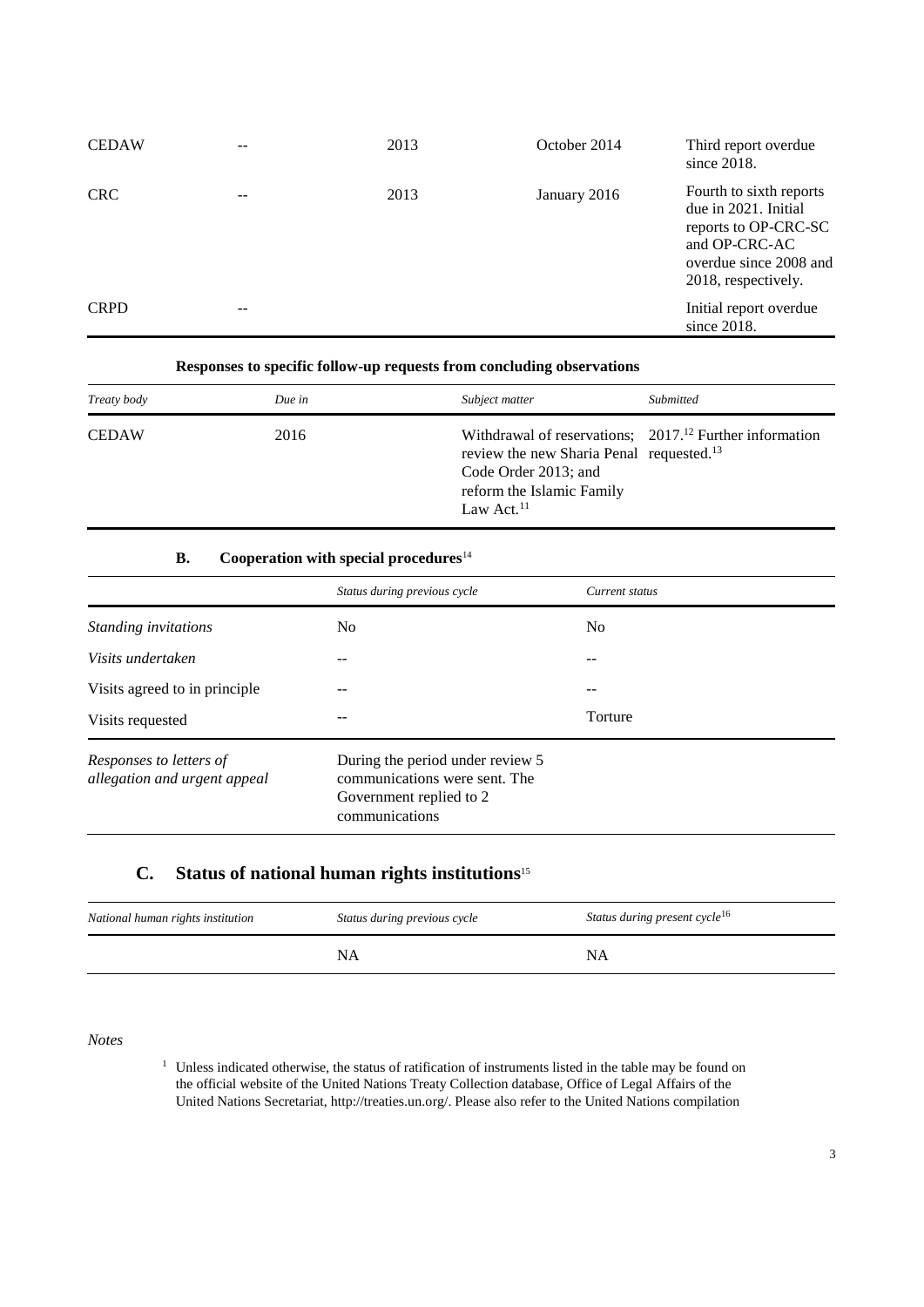on Brunei Darussalam from the previous cycle (A/HRC/WG.6/19/BRN/2).<br><sup>2</sup> The following abbreviations have been used in the universal periodic review

|                   | The following abbreviations have been used in the universal periodic review document: |
|-------------------|---------------------------------------------------------------------------------------|
| <b>ICERD</b>      | International Convention on the Elimination of All Forms of                           |
|                   | Racial Discrimination;                                                                |
| <b>ICESCR</b>     | International Covenant on Economic, Social and Cultural                               |
|                   | Rights;                                                                               |
| <b>OP-ICESCR</b>  | Optional Protocol to ICESCR;                                                          |
| <b>ICCPR</b>      | International Covenant on Civil and Political Rights;                                 |
| <b>ICCPR-OP1</b>  | Optional Protocol to ICCPR;                                                           |
| <b>ICCPR-OP 2</b> | Second Optional Protocol to ICCPR, aiming at the abolition of                         |
|                   | the death penalty;                                                                    |
| <b>CEDAW</b>      | Convention on the Elimination of All Forms of Discrimination                          |
|                   | against Women;                                                                        |
| <b>OP-CEDAW</b>   | Optional Protocol to CEDAW;                                                           |
| <b>CAT</b>        | Convention against Torture and Other Cruel, Inhuman or                                |
|                   | Degrading Treatment or Punishment;                                                    |
| OP-CAT            | Optional Protocol to CAT;                                                             |
| <b>CRC</b>        | Convention on the Rights of the Child;                                                |
| OP-CRC-AC         | Optional Protocol to CRC on the involvement of children in                            |
|                   | armed conflict:                                                                       |
| OP-CRC-SC         | Optional Protocol to CRC on the sale of children, child                               |
|                   | prostitution and child pornography;                                                   |
| OP-CRC-IC         | Optional Protocol to CRC on a communications procedure;                               |
| <b>ICRMW</b>      | International Convention on the Protection of the Rights of All                       |
|                   | Migrant Workers and Members of Their Families;                                        |
| <b>CRPD</b>       | Convention on the Rights of Persons with Disabilities;                                |
| <b>OP-CRPD</b>    | Optional Protocol to CRPD;                                                            |
| <b>ICPPED</b>     | International Convention for the Protection of All Persons                            |
|                   | from Enforced Disappearance.                                                          |

- <sup>3</sup> Individual complaints: ICCPR-OP 1, art. 1; OP-CEDAW, art. 1; OP-CRPD, art. 1; OP-ICESCR, art. 1; OP-CRC-IC, art. 5; ICERD, art. 14; CAT, art. 22; ICRMW, art. 77; and ICPPED, art. 31. Inquiry procedure: OP-CEDAW, art. 8; CAT, art. 20; ICPPED, art. 33; OP-CRPD, art. 6; OP-ICESCR, art. 11; and OP-CRC-IC, art. 13. Inter-State complaints: ICCPR, art. 41; ICERD, art. 11; ICRMW, art. 76; ICPPED, art. 32; CAT, art. 21; OP-ICESCR, art. 10; and OP-CRC-IC, art. 12. Urgent action: ICPPED, art. 30.
- 4 International Labour Organization Convention No. 29 concerning Forced or Compulsory Labour; Convention No. 105 concerning the Abolition of Forced Labour; Convention No. 87 concerning Freedom of Association and Protection of the Right to Organise; Convention No. 98 concerning the Application of the Principles of the Right to Organise and to Bargain Collectively; Convention No. 100 concerning Equal Remuneration for Men and Women Workers for Work of Equal Value; Convention No. 111 concerning Discrimination in Respect of Employment and Occupation; Convention No. 138 concerning Minimum Age for Admission to Employment; Convention No. 182 concerning the Prohibition and Immediate Action for the Elimination of the Worst Forms of Child Labour.
- <sup>5</sup> Geneva Convention for the Amelioration of the Condition of the Wounded and Sick in Armed Forces in the Field (First Convention); Geneva Convention for the Amelioration of the Condition of Wounded, Sick and Shipwrecked Members of Armed Forces at Sea (Second Convention); Geneva Convention relative to the Treatment of Prisoners of War (Third Convention); Geneva Convention relative to the Protection of Civilian Persons in Time of War (Fourth Convention);Protocol Additional to the Geneva Conventions of 12 August 1949, and relating to the Protection of Victims of International Armed Conflicts (Protocol I); Protocol Additional to the Geneva Conventions of 12 August 1949, and relating to the Protection of Victims of Non-International Armed Conflicts (Protocol II); Protocol Additional to the Geneva Conventions of 12 August 1949, and relating to the Adoption of an Additional Distinctive Emblem (Protocol III. For the official status of ratifications, see Federal Department of Foreign Affairs of Switzerland, at

https://www.dfae.admin.ch/eda/fr/dfae/politique-exterieure/droit-international-public/traites-